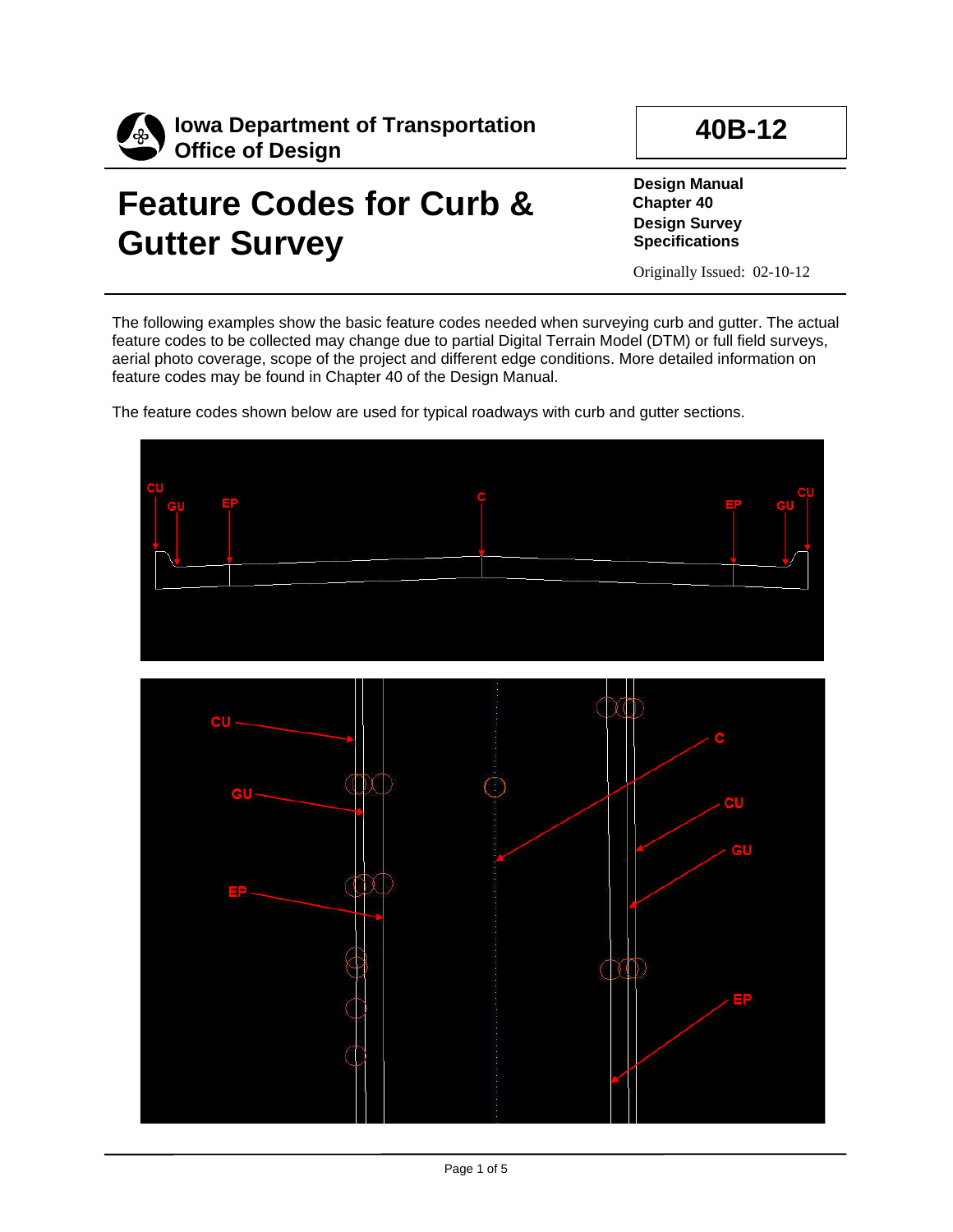These following feature codes are used with roadways having integral curb and gutter sections.

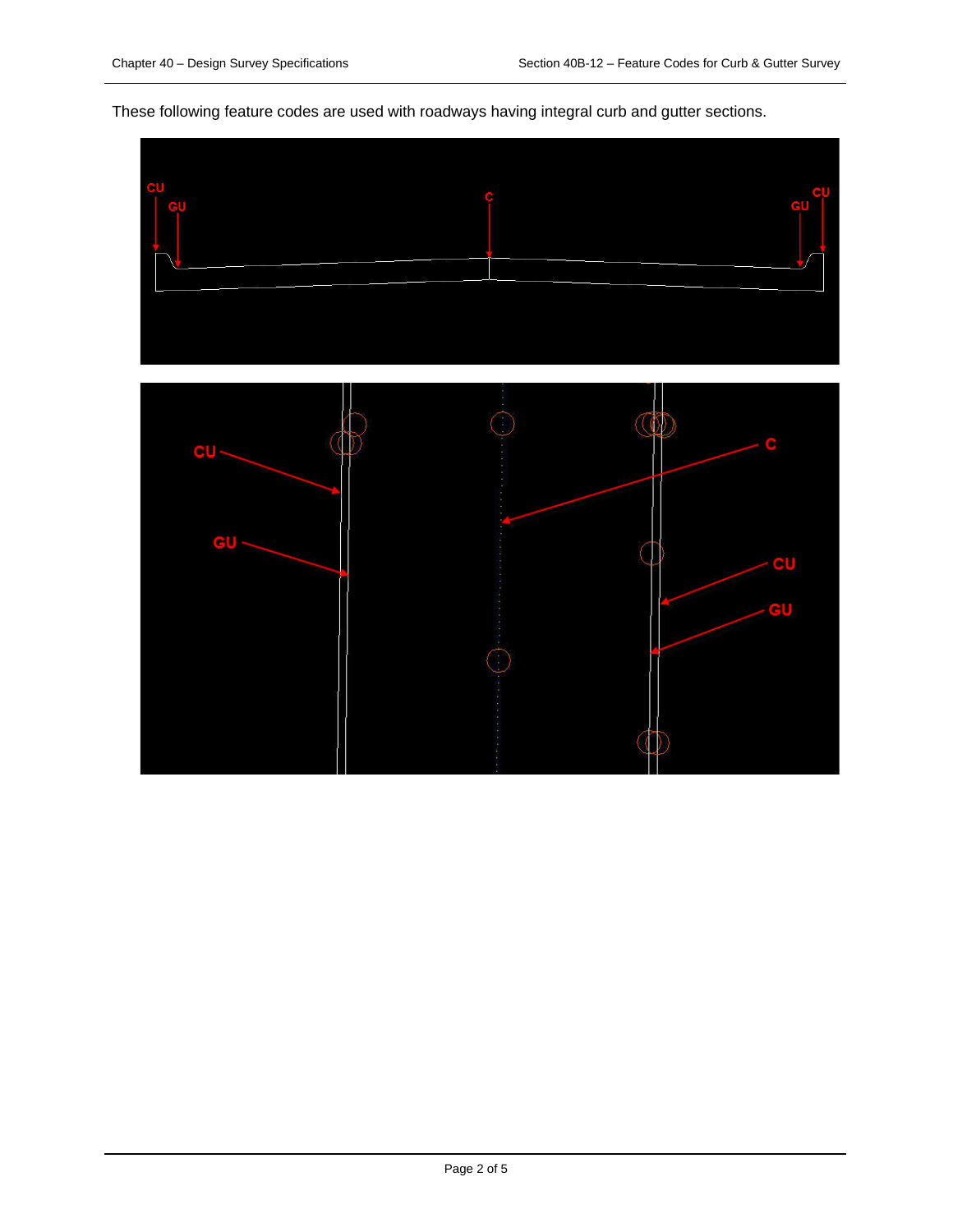

These feature codes below may be used with multi-lane roadways with curb and gutter.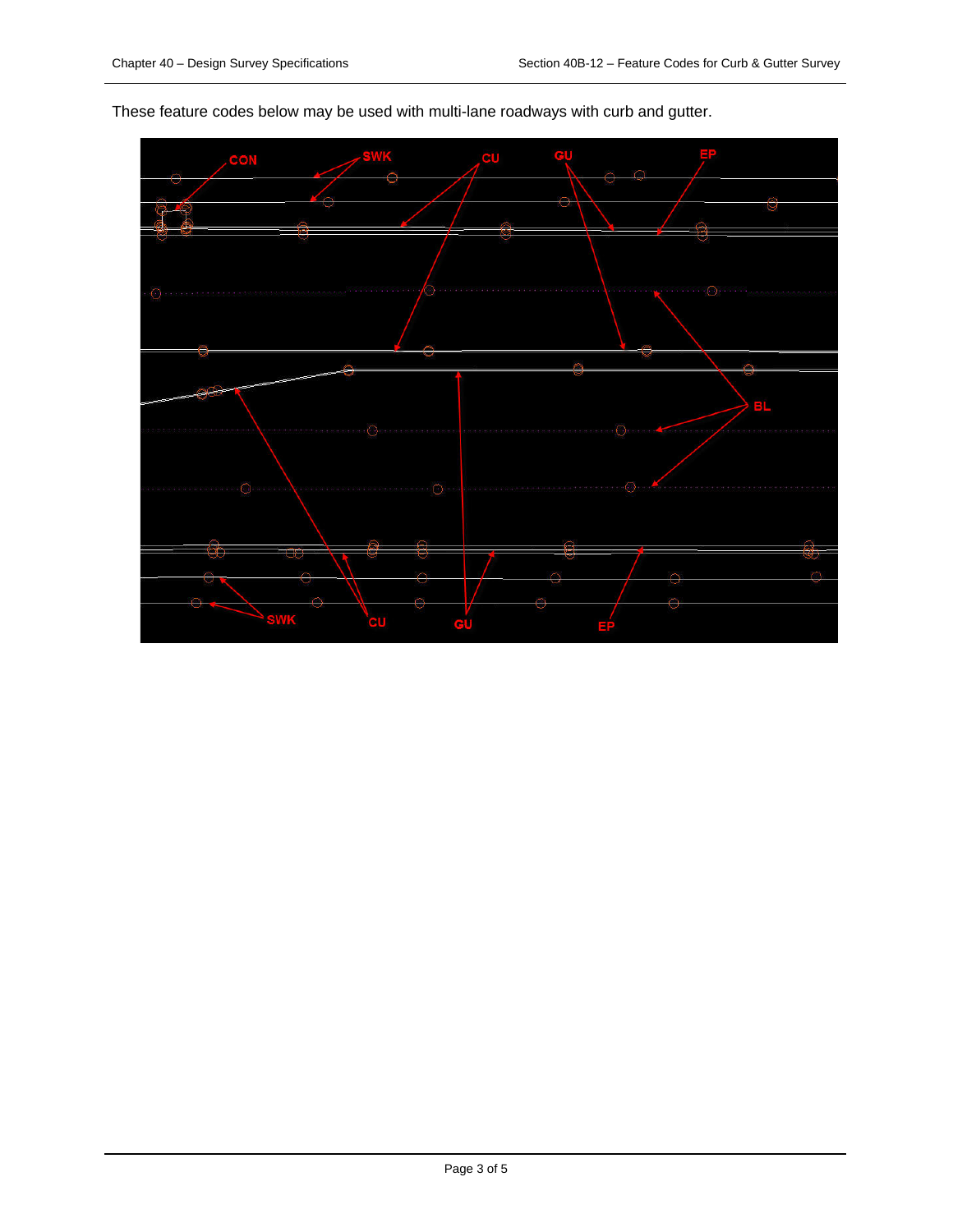

For an intersection of two roadways with curb and gutter, use these feature codes shown below.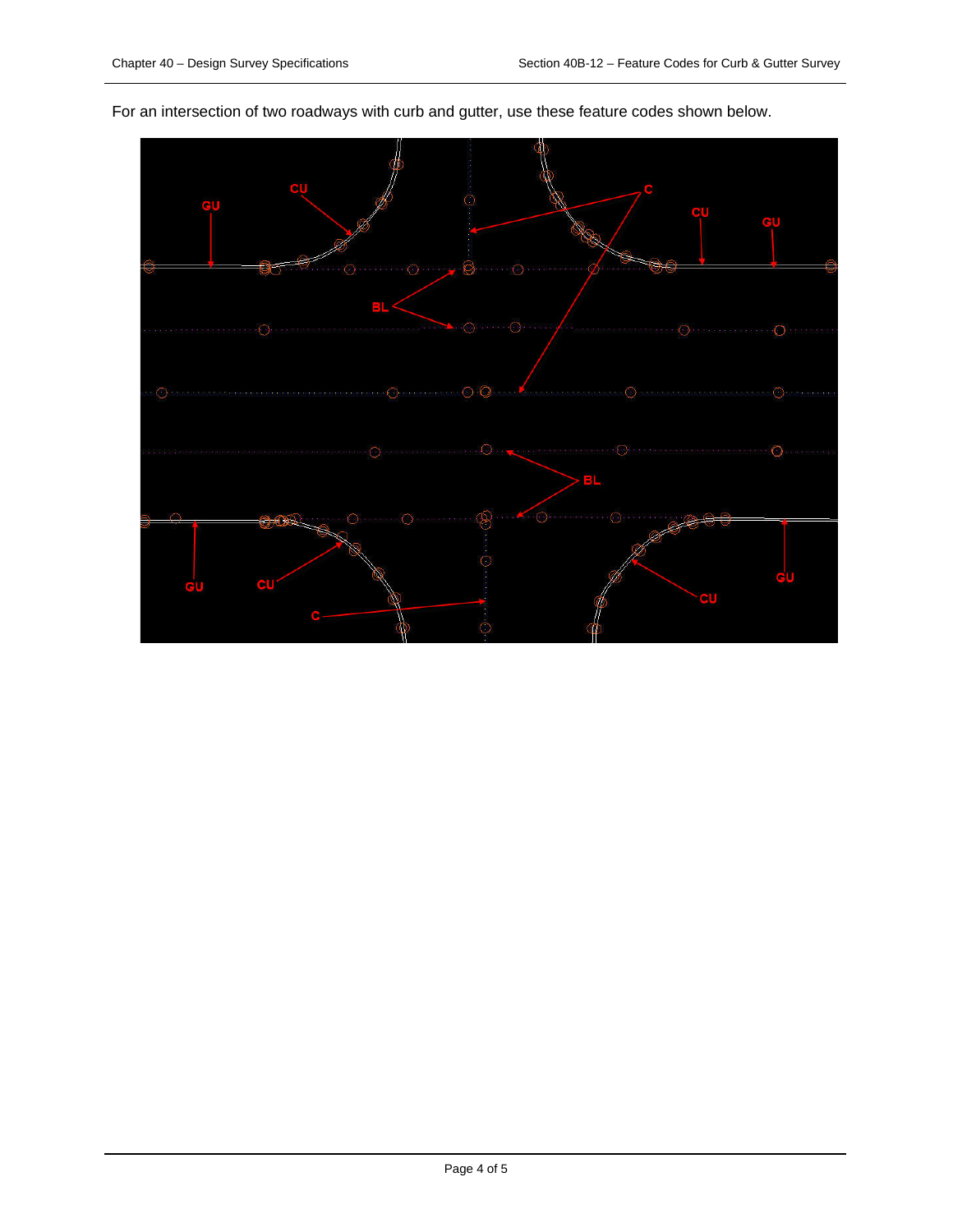These feature codes can be used with paved entrances on a curbed roadway.